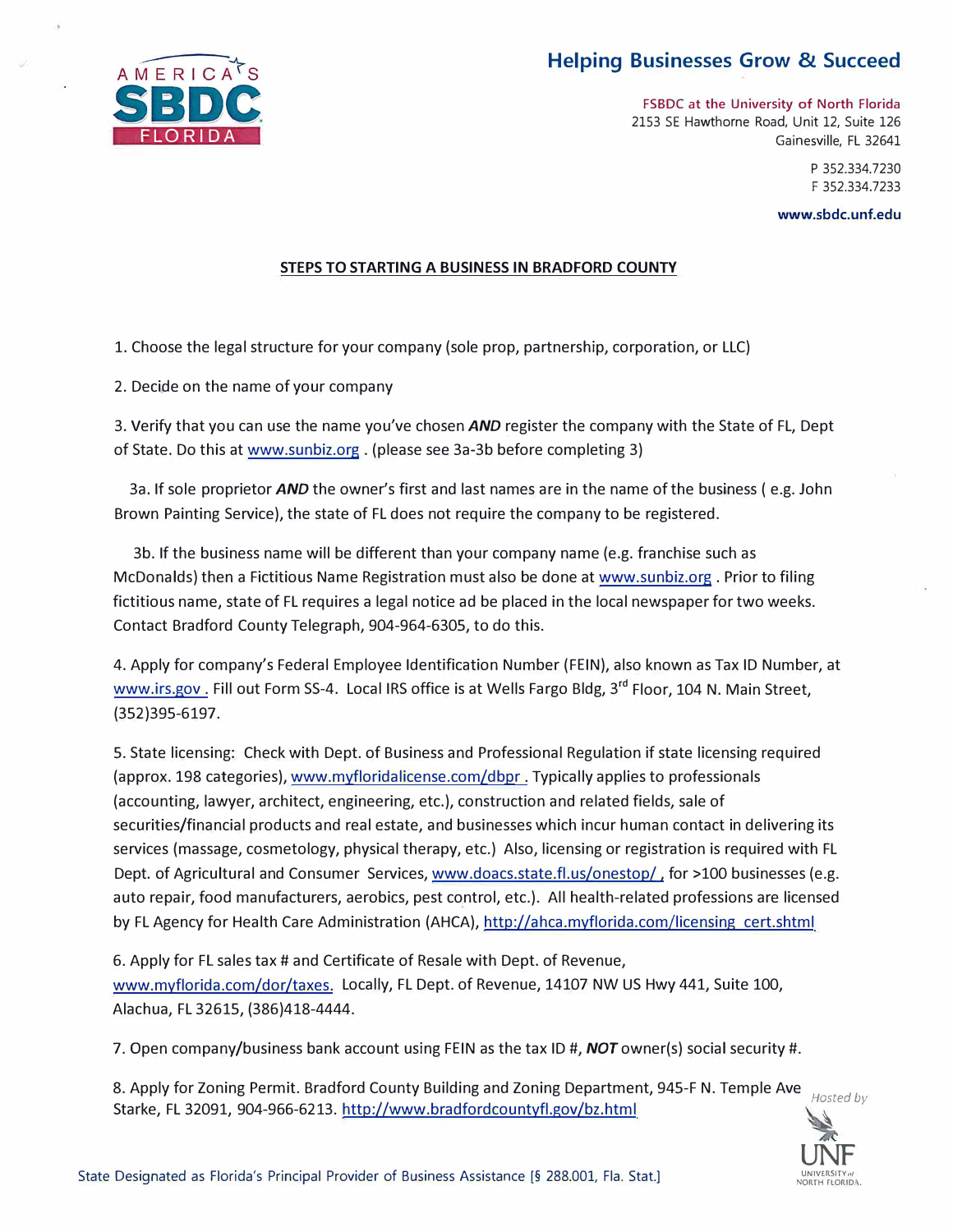9. Obtain Business Tax Receipt (aka Occupational License). Requires scheduling and passing Fire Marshall inspection.

- City of Starke: Building and Zoning Office, Starke City Hall, 209 N. Thompson Steet, (904)964-5027, [https://cityofstarke.ishopserver.com/BUILDINGANDZONING.html.](https://cityofstarke.ishopserver.com/BUILDINGANDZONING.html) May also be obtained at City Hall Bldg.

10. Other Licensing, Permits, and Compliance requirements.

Depending on the situation and type of business, the following will also apply:

- Bldg. permit and inspection for construction or reconstruction projects (Zoning & Codes)
- Signage and remodeling/leasehold improvements to leased space (Codes)
- Americans With Disabilities Act (ADA): Alachua County Office of Equal Opportunity, 352-374-5275
- Beverage/Liquor License (FL DBPR, Div. of Alcoholic Beverages and Tobacco, 240 NW 76<sup>th</sup> Drive, Suite B, Gainesville, FL 32607, 352-333-2515)
- Health Permits
	- Lodging & Restaurants/Food Service: FL DBPR, Div. of Hotels & Restaurants, 3300 Bldg, 2nd Floor, Suite 254B, 4161 Carmichael Avenue, Jacksonville, Florida 32207-2353, (850)487-1395
	- Retail food stores (convenient stores, supermarkets): FL Dept. of Agriculture & Consumer Services, 3125 Conner Blvd, Suite H, Tallahassee, FL 32399, (850)245-5520, (800)435-7352, [www.doacs.state.fl.us](http://www.doacs.state.fl.us)
	- Other establishments serving food (child care, nursing home, bar/tavern, mobile & vending units, theaters, etc.): Bradford County Health Department, 1801 North Temple Avenue, Starke, FL 32091, 904-964-7732.
- Environmental permit for any business that is an actual or potential polluting source: FL EPA, Northeast District, 7825 Baymeadows Way, Suite B200, Jacksonville, FL 32256, 904-807-3300)

11. Other Regulations:

- Employment Eligibility Verification, (Bureau of Citizenship & Immigration, 800-375-5283, [www.uscis.gov](http://www.uscis.gov) )

- FL New Hire Reporting, [www.fl-newhire.com](http://www.fl-newhire.com)
- Federal & State Wage & Hour Law, [www.wagehour.col.gov](http://www.wagehour.col.gov)
- Alachua County Wage Theft Ordinance (Alachua County Office of Equal Opportunity, 352-374-5275)
- Pesticide and Fertilizer application requires individuals be trained in best management practices.

Contact Bradford County Cooperative Extension Service, 2266 North Temple Avenue, Starke, FL 32091, 904-966-6299, <http://bradford.ifas.ufl.edu>

- Occupational Safety & Health Act (OSHA), [www.osha.gov](http://www.osha.gov)